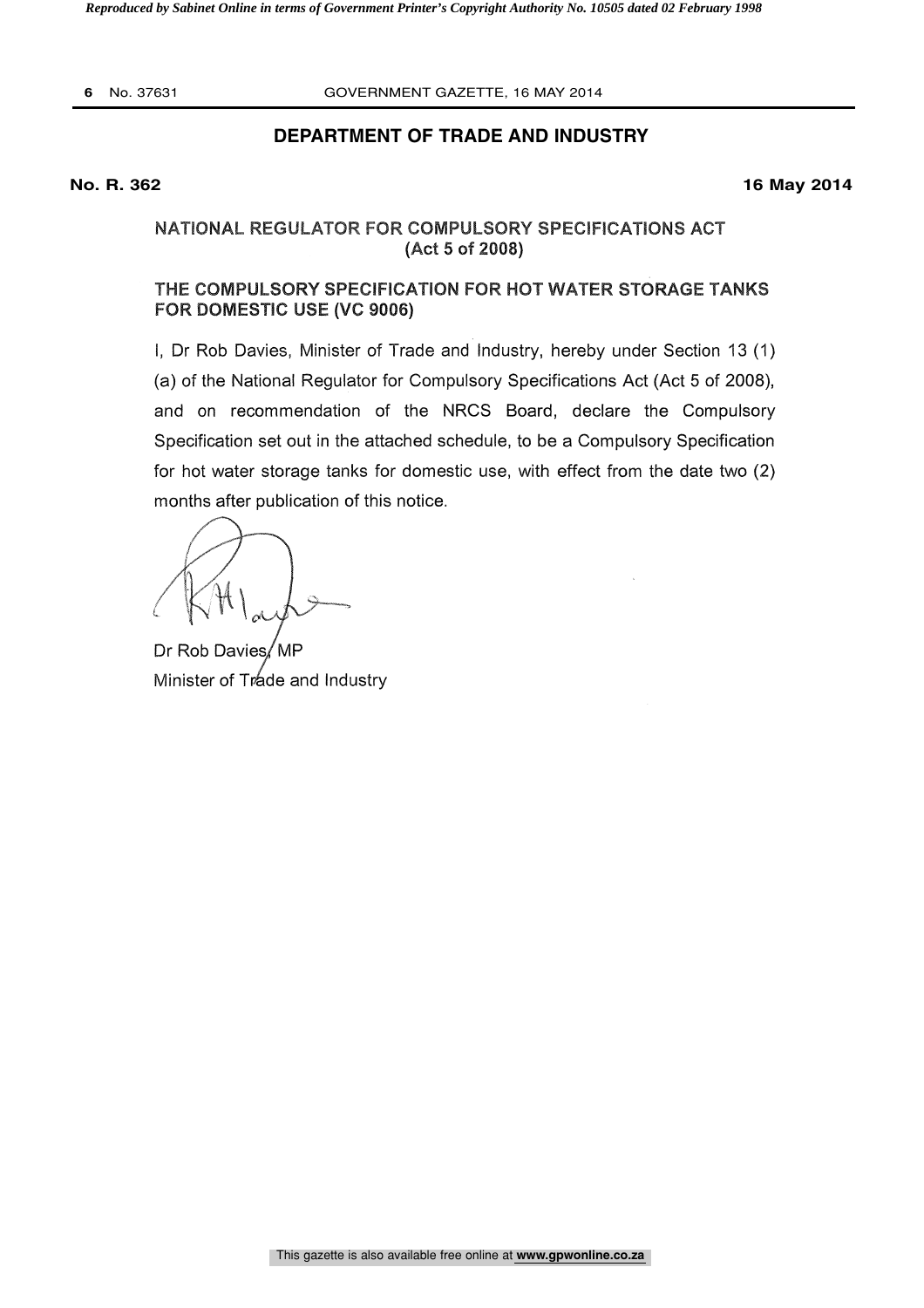### STAATSKOERANT, 16 MEI 2014 No. 37631 7

#### VC 9006

# COMPULSORY SPECIFICATION FOR HOT WATER STORAGE TANKS FOR DOMESTIC USE 1. SCOPE

#### SCHEDULE

This compulsory specification covers the requirements for hot water storage tanks for domestic use. It includes

fixed electrical storage water heaters;

stand-alone water heaters and water containers, with or without heat exchangers or heating jackets, intended for use in solar heating and heat pump applications; and

tanks used for storage of hot water only.

#### 2. DEFINITIONS

For the purposes of this compulsory specification the definitions in SANS 151 Fixed electrical storage water heaters and the following shall apply:

#### 2.1 applicant:

A manufacturer or importer applying for approval of hot water storage tanks. The manufacturer or importer shall be an existing legal entity within the Republic of South Africa.

#### 2.2 approval:

Confirmation by the NRCS that hot water storage tanks satisfy the requirements of this Compulsory Specification;

#### 2.3 manufacturer:

Entity that manufactures hot water storage tanks;

#### 2.4 Minister:

The Minister of Trade and Industry.

#### 2.5 NRCS:

The National Regulator for Compulsory Specifications, established by the National Regulator for Compulsory Specifications Act, 2008 (Act No. 5 of 2008).

## 3. SPECIFIC REQUIREMENTS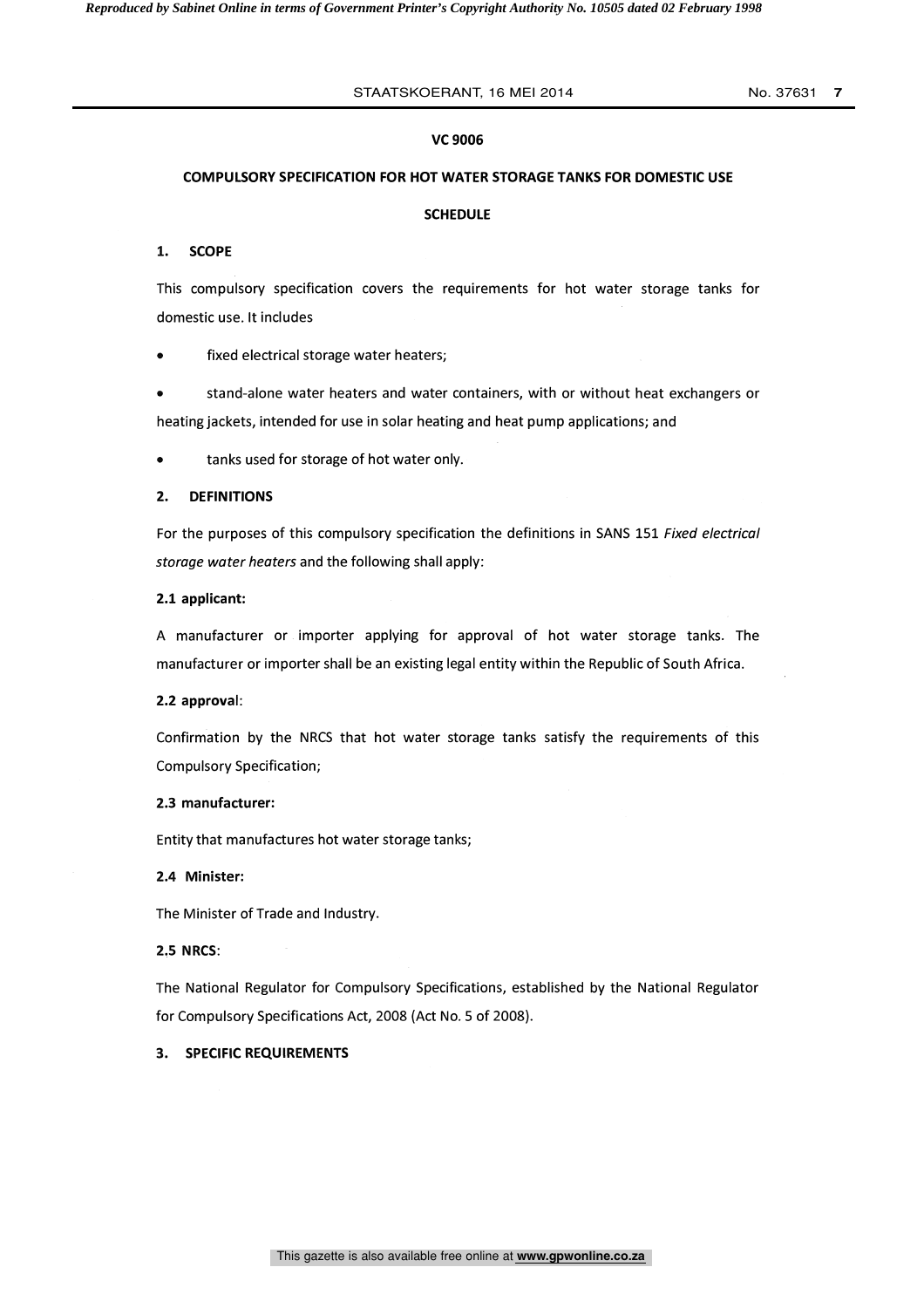#### **8** No. 37631 GOVERNMENT GAZETTE, 16 MAY 2014

3.1 Fixed electrical storage water heaters shall comply with the requirements of SANS 151 Fixed electrical storage water heaters.

3.2 Hot water storage tanks that do not incorporate means of electrical resistance heating shall comply with the requirements of SANS 151 excepting for the following:

For electrical safety: Clause 4.5 of Edition 7.1 - Safety Requirements;

Clause 5.5 of Edition 7.1 - Mounting of heating units and thermostats where applicable;

Clause 5.10 of Edition 7.1 - Electrical connections;

Clause 5.11 of Edition 7.1 - Immersion heaters and thermostats (where provision is made for the fitment thereof)

Clause 6.7 of Edition 7.1 - Hot water output (standard, solar, and heat pump water heaters);

Clause 6.8 of Edition 7.1 - Reheating time (where provision is made for heating units);

The markings in clause 8.1.1.d) and 8.1.3 of Edition 7.1- Whether the water heater is a standard water heater or a solar (or dual) water heater; and Additional marking, respectively.

3.3 The applicant shall ensure that every type of hot water storage tank has been approved by the NRCS in accordance with the requirements of Annex A of this compulsory specification before manufacture, import, sale or supply.

3.4 The applicant shall inform the NRCS of any change in the material, method of manufacture, design or components affecting any mandatory requirement of this compulsory specification. In the event of such change/s the NRCS may, at its discretion, demand the submission of fresh evidence of conformity or a new application for approval.

#### 4. CONFORMITY TO REFERENCED STANDARDS

For the purposes of this compulsory specification, a new edition of a referenced standard shall become effective 12 months from the date of publication as a South African National Standard. When a new edition of a referenced standard is published, products originally approved in accordance with the previous edition of that standard may on application have their approval extended by the NRCS.